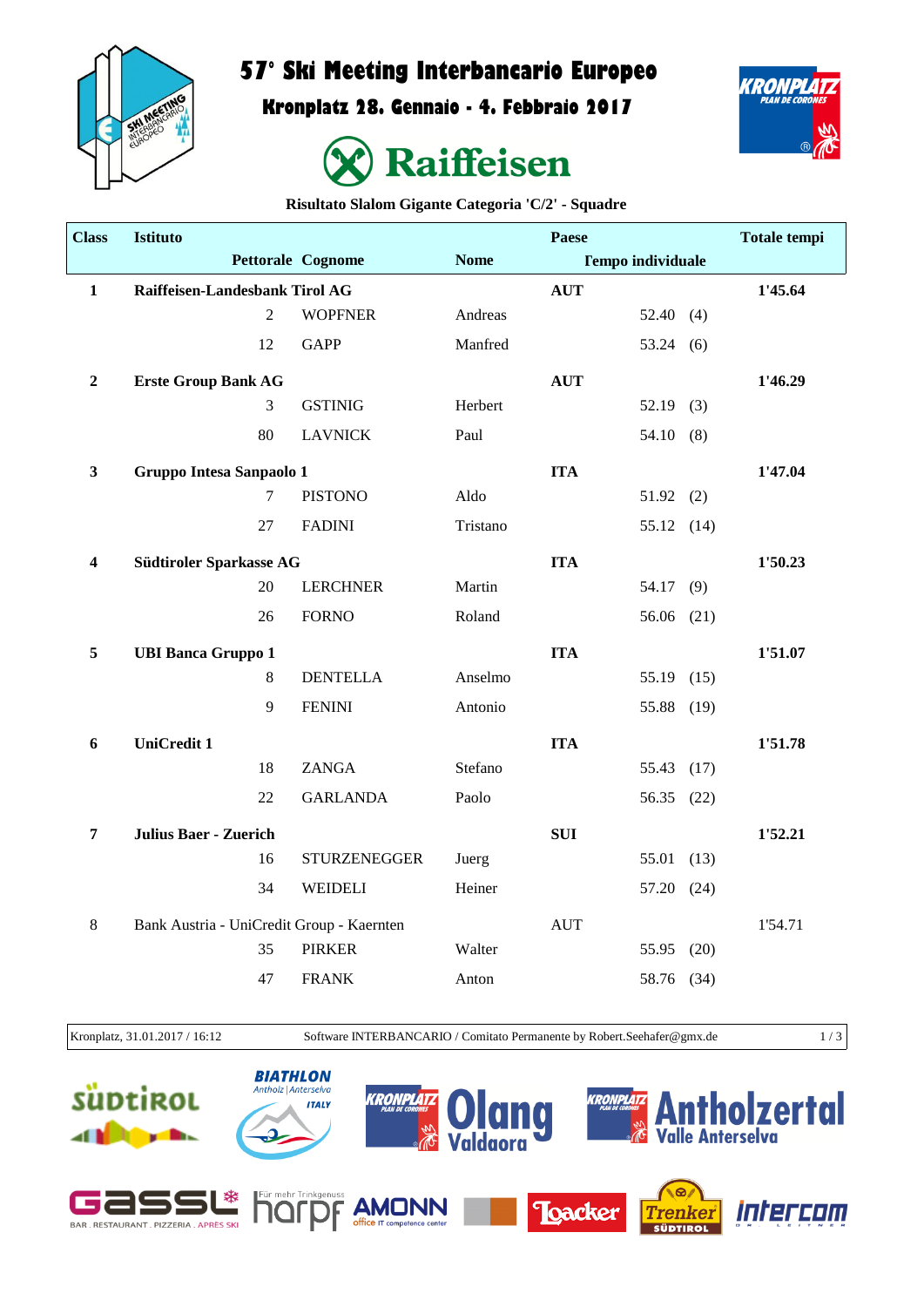| <b>Class</b>   | Institut                                 |     |                          |             | Paese      |                          |      | <b>Totale tempi</b> |
|----------------|------------------------------------------|-----|--------------------------|-------------|------------|--------------------------|------|---------------------|
|                |                                          |     | <b>Pettorale Cognome</b> | <b>Nome</b> |            | <b>Tempo individuale</b> |      |                     |
| $\overline{9}$ | Gruppo Intesa Sanpaolo 2                 |     |                          |             | <b>ITA</b> |                          |      | 1'57.20             |
|                |                                          | 54  | <b>COSMA</b>             | Stefano     |            | 57.88                    | (30) |                     |
|                |                                          | 65  | <b>FORABOSCHI</b>        | Fabio       |            | 59.32 (37)               |      |                     |
| 10             | <b>BPER Banca 1</b>                      |     |                          |             | <b>ITA</b> |                          |      | 1'57.27             |
|                |                                          | 14  | <b>AMORETTI</b>          | Paolo       |            | 57.35                    | (26) |                     |
|                |                                          | 41  | <b>SALVI</b>             | Marco       |            | 59.92                    | (39) |                     |
| 11             | <b>Bank Vontobel AG 1</b>                |     |                          |             | <b>SUI</b> |                          |      | 1'58.12             |
|                |                                          | 10  | <b>SCHERTENLEIB</b>      | René        |            | 54.95                    | (12) |                     |
|                |                                          | 69  | <b>ANDEREGG</b>          | Herbert     |            | 1'03.17                  | (60) |                     |
| 12             | SKB - Societe Generale Group - Ljubljana |     |                          |             | <b>SLO</b> |                          |      | 2'00.64             |
|                |                                          | 30  | <b>POGACAR</b>           | Roman       |            | 58.74                    | (33) |                     |
|                |                                          | 49  | <b>STANONIK</b>          | Bojan       |            | 1'01.90                  | (51) |                     |
| 13             | HypoVereinsbank München 1                |     |                          |             | <b>GER</b> |                          |      | 2'00.69             |
|                |                                          | 31  | WEBER-V.D.HEYDE Jürgen   |             |            | 1'00.01                  | (40) |                     |
|                |                                          | 44  | <b>KLUG</b>              | Klaus       |            | 1'00.68                  | (44) |                     |
| 14             | Banco Popolare Verona 1                  |     |                          |             | <b>ITA</b> |                          |      | 2'01.38             |
|                |                                          | 45  | <b>BAZZERLA</b>          | Riccardo    |            | 58.25                    | (31) |                     |
|                |                                          | 88  | ZAMBETTI                 | Fabrizio    |            | 1'03.13                  | (59) |                     |
| 15             | Groupe BPCE Sports 1                     |     |                          |             | <b>FRA</b> |                          |      | 2'03.13             |
|                |                                          | 101 | <b>MEYRONIN</b>          | Jean-Marie  |            | 1'00.61                  | (43) |                     |
|                |                                          | 55  | ARBEZ-GINDRE             | Gilles      |            | 1'02.52                  | (53) |                     |
| 16             | A.L.I. Intesa Sanpaolo 1                 |     |                          |             | <b>ITA</b> |                          |      | 2'03.70             |
|                |                                          | 57  | <b>PERATHONER</b>        | Klaus       |            | 1'00.53                  | (42) |                     |
|                |                                          | 73  | <b>FALORNI</b>           | Claudio     |            | 1'03.17                  | (60) |                     |
| 17             | Raiffeisenkasse Toblach                  |     |                          |             | <b>ITA</b> |                          |      | 2'07.25             |
|                |                                          | 92  | <b>RANALTER</b>          | Guenther    |            | 1'02.84                  | (56) |                     |
|                |                                          | 86  | <b>STEINWANDTER</b>      | Sebastianh  |            | 1'04.41                  | (63) |                     |
| 18             | Landesbank Baden-Wuerttemberg            |     |                          |             | <b>GER</b> |                          |      | 2'08.42             |
|                |                                          | 56  | <b>GSCHWEND</b>          | Dietmar     |            | 1'01.70                  | (48) |                     |
|                |                                          | 60  | <b>SCHWARZ</b>           | Hans-Peter  |            | 1'06.72                  | (69) |                     |
| 19             | Veneto Banca S.p.A.                      |     |                          |             | <b>ITA</b> |                          |      | 2'08.43             |
|                |                                          | 46  | CAVALLO                  | Marco       |            | 1'02.99                  | (58) |                     |
|                |                                          | 91  | <b>MARIOTTI</b>          | Fabio       |            | 1'05.44                  | (66) |                     |
| 20             | A.L.I. Intesa Sanpaolo 2                 |     |                          |             | <b>ITA</b> |                          |      | 2'09.01             |
|                |                                          | 72  | DA RONCH                 | Edi         |            | 1'02.87                  | (57) |                     |
|                |                                          | 78  | <b>GARRONE</b>           | Giancarlo   |            | 1'06.14(68)              |      |                     |
|                |                                          |     |                          |             |            |                          |      |                     |

**Risultato Slalom Gigante Categoria 'C/2' - Squadre**